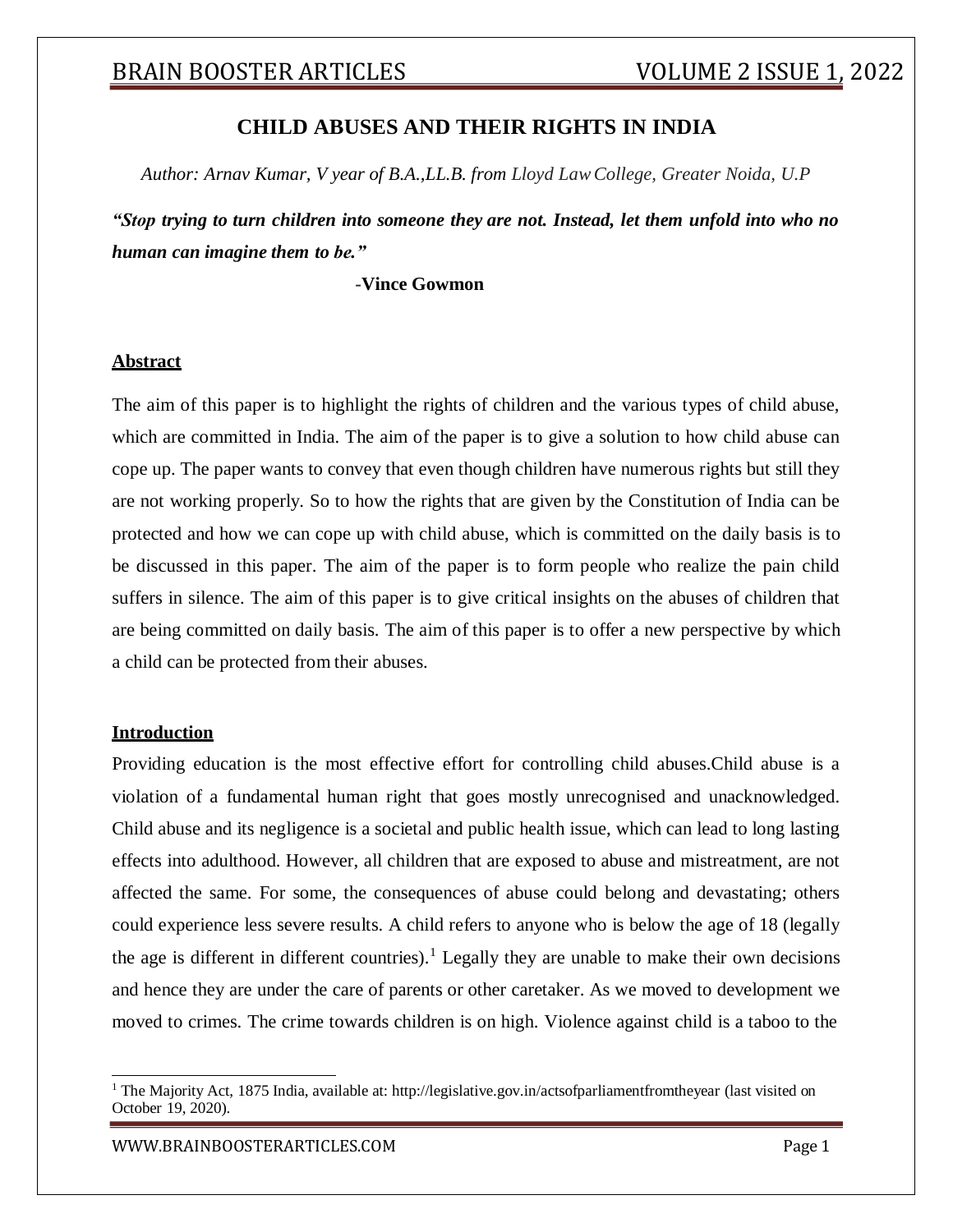society. It is done physically, emotionally as well as sexually. Sometimes it involves neglect as well. This is practiced at home, school, institution, workplaces, in travel and tourism facilities, within communities. Etc. It causes harm and pain to a child which can even leads to death. It causes endless harm to dignity of that child which is an obstacle in their future development. Child abuse is a significant but preventable adverse childhood experience. Violence against children may be a gross violation of children's rights. Yet it's a worldwide reality across all countries and social groups. Increasingly, the Internet and mobile phones also put children at risk of abuse as some adults look to the Internet to pursue sexual relationships with children.The volume and circulation of photographs of child abuse is also on the rise. Children themselves also send each other sexualized messages or images on their mobile phones, so called 'sexting', <sup>2</sup> which puts them in peril for other abuse. When children get separated from their families, left without protection, they're easy prey for traffickers to take advantage of either by force or with false promises. This is one of the most dangerous things going on these days.

#### **Types of violence**

- I. **Physical/ Maltreatment**  It includes violent punishment, Intimate partner violence etc. Intimate partner violence (controlling behaviours by a partner) increases the risks ofemotional and physiological problems and change in behaviour of a child. Sometimes they are beaten while having sex or for no reason.
- II. **Sexual**  They are forced for sex (different positions) or raped. Sometimes they are manipulated for prostitution or forced to get into it and provide sex to customers. Perpetrators can be family members or strangers or seniors, etc.
- III. **Psychological / Emotional**  They can get mentally so down which can leads to anxiety, depression and many kind of mental health issues such as anger, stress, inter personal problems, self mutilation, unsafe or dysfunctional sexual behaviour.
- IV. **Child exploitation**  Commercial sexual exploitation of youngsters may be a commercial transaction that involves the sexual exploitation of a toddler, like the prostitution of youngsters, kiddie porn, child labour, slavery, trafficking of children and child sexual

<sup>2</sup>Sexting by children, available at: https:/[/www.theguardian.com/society/2019/dec/30/](http://www.theguardian.com/society/2019/dec/30/) (last visited on October 19, 2020).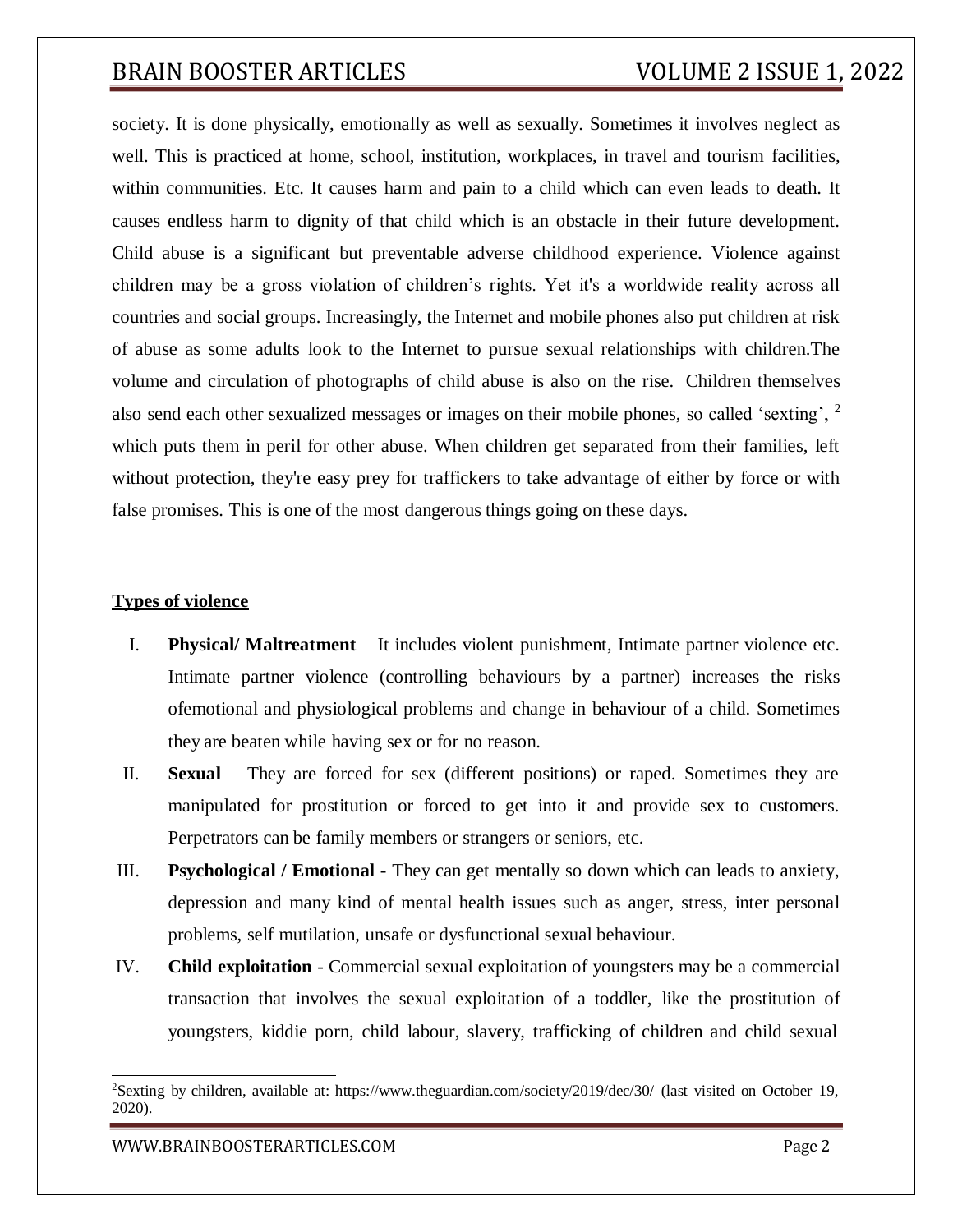molestation.Child exploitation is defined as the use of children for the benefit or profit of others, resulting in the child's unjust, cruel, and hurtful treatment. These activities are obstacle to the child's physical or mental health, education, moral or social-emotional development. Child work refers to the participation of youngsters in an economic activity. Child labour refers to all kinds of labour, which affects a child's physical, mental, educational or social development.<sup>3</sup>

- V. **Child trafficking** child trafficking is the transportation, transfer, children for the purpose of exploitation. It is a violation of their rights, their well being and denies them the chance to succeed in their full potential. Child trafficking occurs when children are removed from safety and exploited.Children who are trafficked are frequently forced to work, used for prostitution, or just sold. Trafficking is any a part of the method from finding and recruiting children, to transporting and receiving them. Men, women and youngsters everywhere the planet isa victim of trafficking, but children are particularly in danger. Children who are trafficked are exposed to several dangers like working in hazardous environments. Many are also denied the chance to reach their full potential because they don't get an education or have the freedom to make their own choices.<sup>4</sup>
- VI. **Bullying**  Bullying is essentially a sort of intimidation or domination toward someone who is perceived as being weaker. It is how of getting what one wants through some kind of coercion or force. It is also how for somebody to determine some kind of perceived superiority over another person. There are different types of bullying. While some might imagine that bullying mainly consists only of physical domination, the very fact of the matter is that there are verbal and emotional sorts of bullying also. And, with the rise of the Internet, there are now instances of children being bullied online through email, chat rooms and on Facebook. It is even possible to be bullied through text messaging on a telephone.Bullying can take any of these forms when it comes to children. For the foremost part, boys like better to use physical intimidation tactics in their bullying. They will use physical aggression to force others to try to what they need, or to feel responsible of a situation.Girls, on the other hand, are more prone to engage in subtle forms of child

<sup>3</sup> Child Exploitation And Abuse, available at: https:/[/www.savethechildren.org.nz/what-we-do/the-issues/child](http://www.savethechildren.org.nz/what-we-do/the-issues/child-)protection (last visited on October 19, 2020).

<sup>&</sup>lt;sup>4</sup> Chid Trafficking, available at: https:/[/www.nspcc.org.uk/what-is-child-abuse/types-of-abuse/child-trafficking](http://www.nspcc.org.uk/what-is-child-abuse/types-of-abuse/child-trafficking) (last visited on October 19, 2020).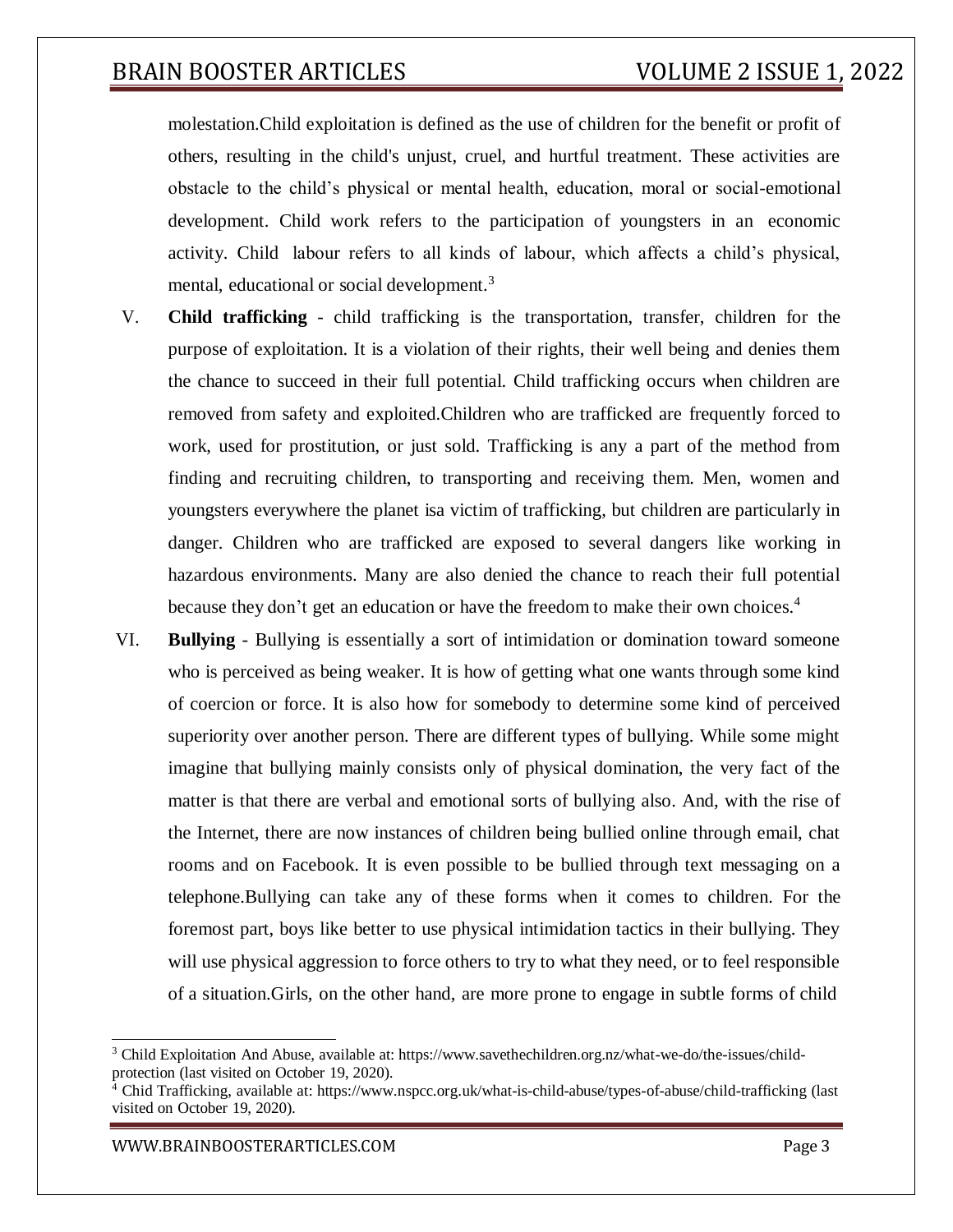bullying, such as verbal abuse. Girls also are more likely to be adept at emotional bullying by ostracizing their victims or finding another thanks to make harass or belittle others.Bullying of children is a serious problem in schools around the country, and it is often highly destructive to children in the long run. Child bullying teaches them to require a particular view of what's normal in relationships with people and it also can damage their own self-image in ways in which can affect them for life.Bullied children are generally emotionally and socially stunted, and their academic performance suffers as a result. In some cases, serious depression and attempted suicide may result from childhood bullying. $5$ 

#### **Impact of violence**

- I. **Result in death**–There are some cases in which the victim beaten up the suspect to death.
- II. **Severe injury** the victims torture them. Risk of sexual assault.
- III. **Mental health disorder** Anxiety, depression, anger stress, trauma grooming, revictimization.
- IV. **Unintended pregnancy**  Pregnancies that are unintended at the moment of conception are known as unintended pregnancies. Sexual activity without the use of effective contraception (pills, condoms) is the leading cause of unwanted pregnancy, whether by choice or compulsion.
- V. **Communicable disease -** A disease spread by physical contact with an infected person, such as staphylococcus, sexual intercourse (gonorrhoea, HIV), fecal/oral transmission (hepatitis A), or droplets (influenza, tuberculosis), and dysfunctional sexual behaviour.
- VI. **Emotional disorders** emotional disorder occurs when an individual has difficulty regulating their emotions and it becomes a problem that is a danger to themselves or other people. These kinds of illnesses are both common and dangerous.

According to Indian study, between 18 and 50 percent of the country's population has been subjected to some form of sexual abuse at some point in their lives. Many children face to

<sup>5</sup> Bulling and cyber bulling, available at: https:/[/www.nspcc.org.uk/what-is-child-abuse/types-of-abuse/bullying-and](http://www.nspcc.org.uk/what-is-child-abuse/types-of-abuse/bullying-and-)cyberbullying (last visited on October 19, 2020).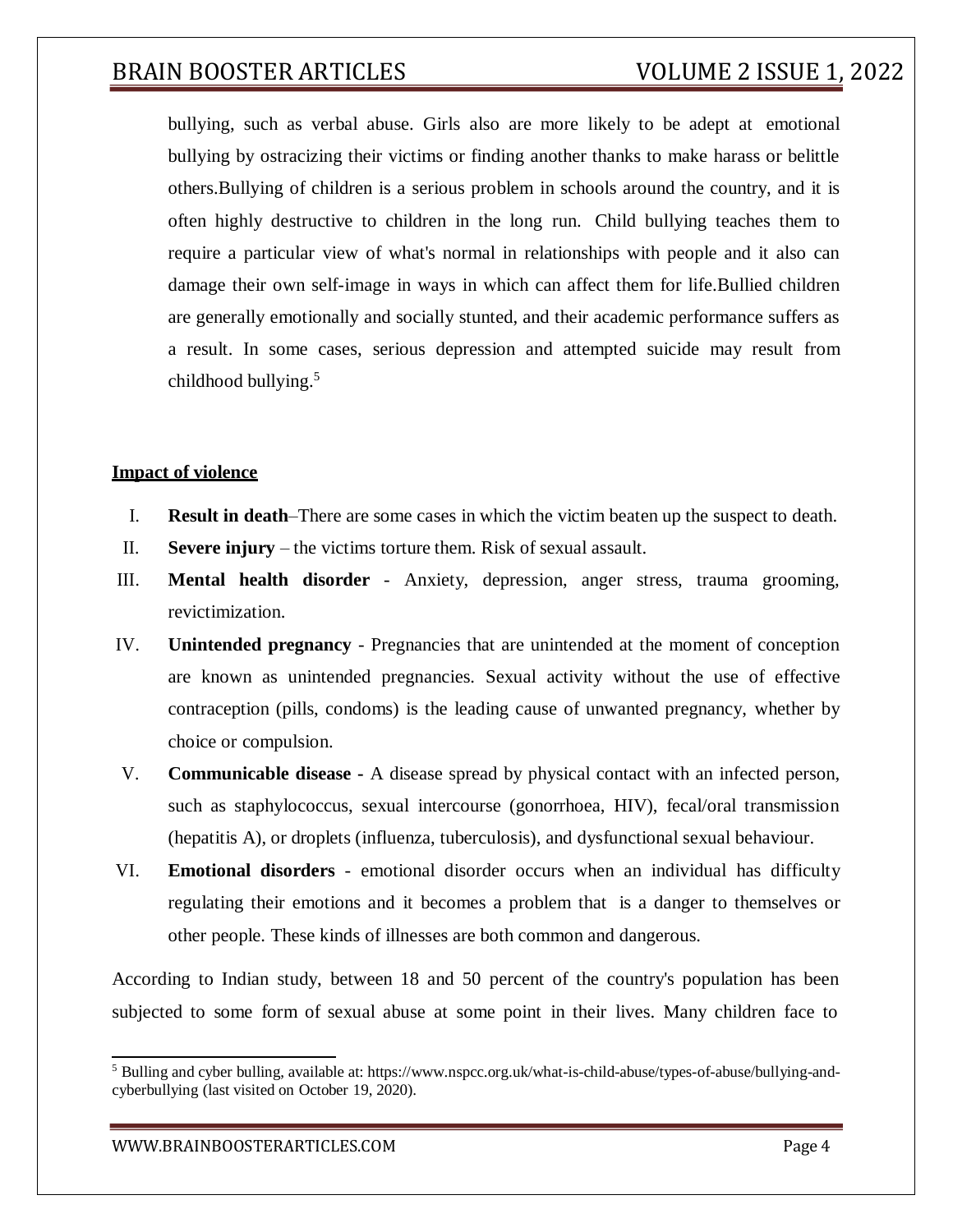disclose the childhood abuse. In the state of Tripura, 160 boys and 160 girls from standard 8th and 9th grades were randomly selected. On average, 18% of the children had suffered sexual assault in the household.Girls had more incidents than boys. According to the data in India supported lengthy interviews with adults approximately 30% of men and 40% of girls remember having being sexually molested in childhood it was observed that 50% of abuse was done by family members and the other half with perpetrators.After a long period of time, the occurrence was also remembered in detail.**<sup>6</sup>**

According to the national crime records bureau (NCRB) statistics for the year 2018(the latest available), a total of6, 480 rape cases under IPC and POCSO were registered in Madhya Pradesh Of them, as many as 3,877 (60%)were minors.**<sup>7</sup>**

Child abuse statistics suggest that over 1,500 children in the United States die each year as a result of abuse and neglect. Furthermore, 75% of fatal child abuse victims are under the age of three, and parents are responsible for 78 percent of fatally abused children.One out of every three girls and one out of every five boys will be sexually abused before the age of 18. In some manner, 90 percent of child sexual assault victims know the perpetrators. A family member abuses 68 percent of people.<sup>8</sup>

In 2012, 82.2 percent of offenders of maltreatment were found to be between the ages of 18 and 44, with 39.6 percent being between the ages of 25 and 34.In the United States, about four children die every day as a result of child abuse and neglect. Boys (48.5 percent) and girls (51.2 percent) are about equally likely to become victims. Every year, 2.9 million incidences of child abuse are recorded in the United States.<sup>9</sup>

Parents, caregivers, classmates, romantic partners, and strangers all commit violence, according to the WHO. Globally 1 billion children aged 2 to 17 years have experience of physical, sexual,

<sup>6</sup>Deb S, Walsh K. Impact of physical, psychological, and sexual violence on social adjustment of school children in India, Available at: [http://spi.sagepub.com/content/early/2012/02/01/0143034311425225 \(](http://spi.sagepub.com/content/early/2012/02/01/0143034311425225)last visited on October 19, 2020).

<sup>&</sup>lt;sup>7</sup> Crime in India 2018 Report, volume- 1, Available at: [http://ncrb.gov.in \(](http://ncrb.gov.in/)last visited on October 19, 2020).

<sup>8</sup>Vincent Iannelli, Child Abuse is more common than any think, Available at: https:/[/www.verywellmind.com/child](http://www.verywellmind.com/child-)abuse-cases (last visited on October 19, 2020).

<sup>9</sup>Child Abuse Prevention Month, Available at: https:/[/www.centerfieldcity.org/stay-informed/2015/4](http://www.centerfieldcity.org/stay-informed/2015/4) (last visited on October 19, 2020).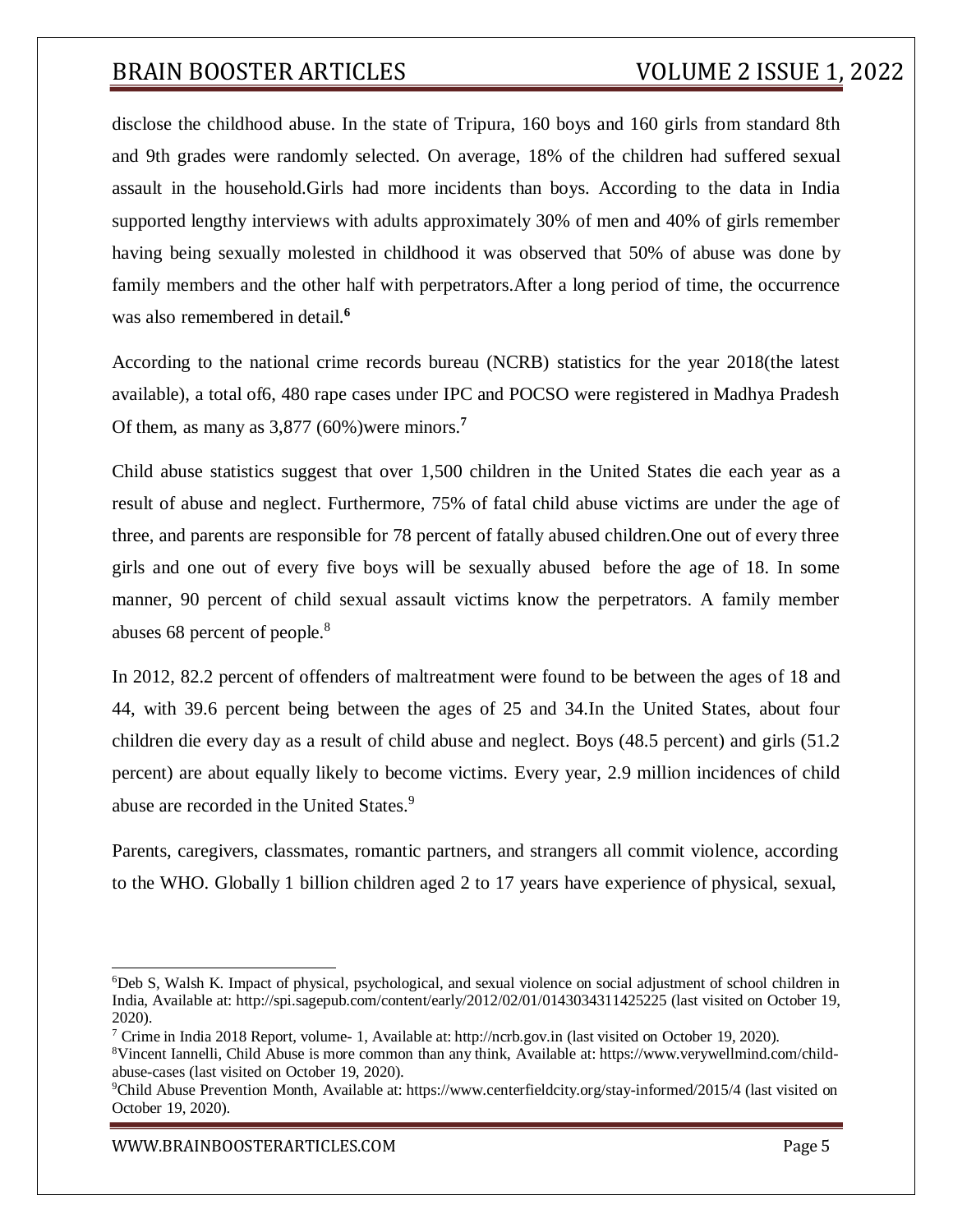and emotional abuse. This violence can be prevented and for this WHO gave 7 strategies for ending violence against child that is  $INSPIRE<sup>10</sup>$ ;

### **I – Implementation and enforcement of law**

Its basically encourages to ban the violent punishment of children by parents, teachers and other adults, together laws criminalizing perpetrators of sexual abuse and exploitation of children

### **N – Norms and value change**

It basically emphasizes on the importance of changing harmful societal norms, which may target gender, ability level, age and other indicators.

### **S – Safe environment**

It has found a reduction in violence by addressing "hotspots." Making environments safer may halt the spread of violence in a community all-together.

### **P – Parental and caregiver support**

It provides ways of doing so, including home visits, group activities in community settings, and other evidence-based programmes that target parentsand caregivers. To stop violence against children it's very muchessential to engage the parents and caregivers.

### **I – Income and economic strengthening**

It mainly focuses on the family's financial status. Its says that if Violence can often be prevented if a family's financial status improves so it's essence is to strengthen families' economic standing, including cash transfers, group savings and loans programs.

### **R – response services provision**

It mainly provides examples of effective counseling and therapeutic approaches, screening combined with interventions, and treatment programs for juvenile offenders in the criminal justice system.

<sup>&</sup>lt;sup>10</sup> INSPIRE: Seven strategies for Ending Violence Against Children, Available at:

https:/[/www.who.int/publications/i/item/inspire-seven-strategies-for-ending-violence-against-children](http://www.who.int/publications/i/item/inspire-seven-strategies-for-ending-violence-against-children) (last visited on October 19, 2020).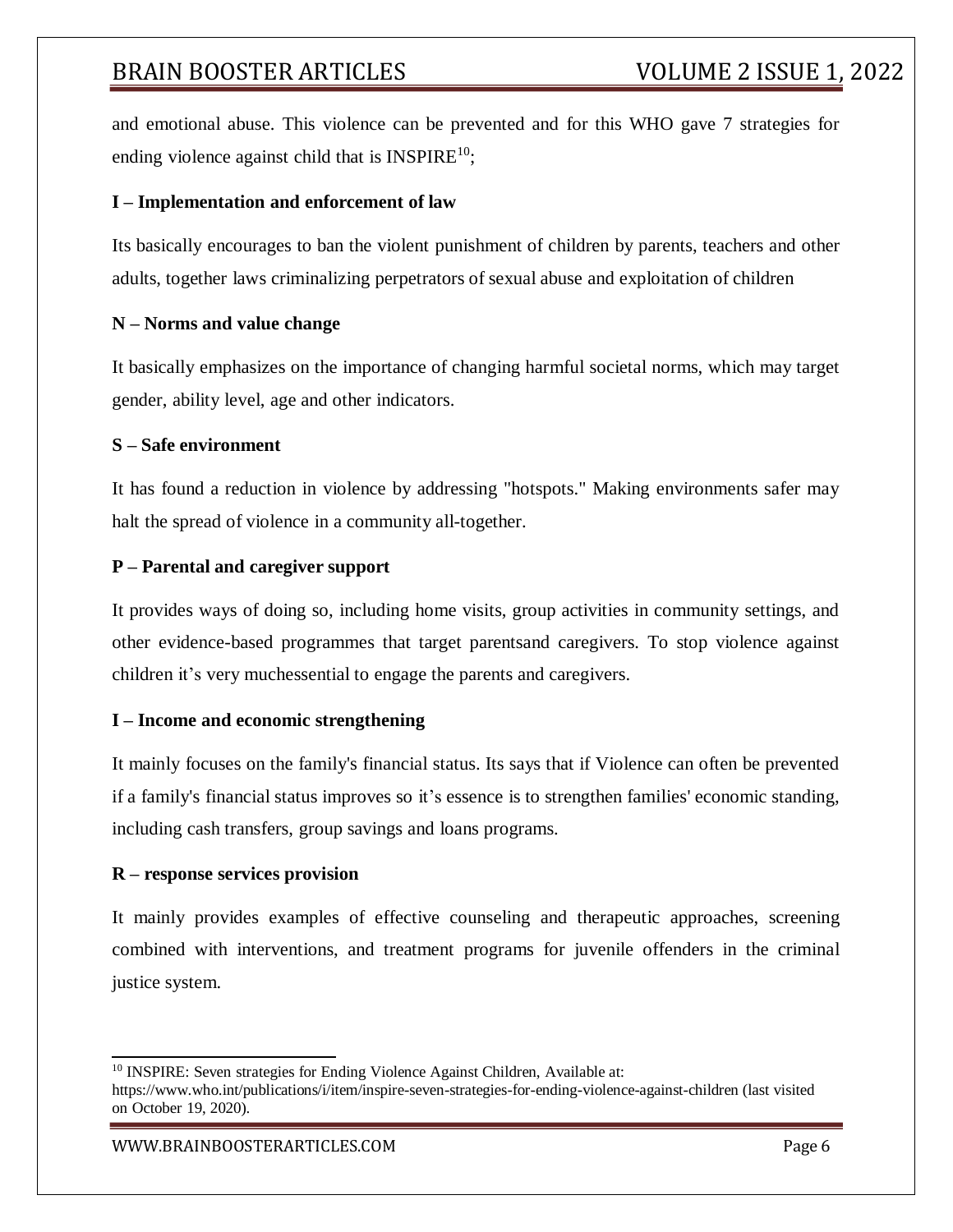### **E – Education and life skills**

It basically provides recommendations for increasing enrollment in preschools, primary schools and secondary schools, and relays the importance of safe, enabling school environments. Their agenda is to make child aware about violence and sexual exploitation so that children are less likely to become victim to such abuses.

#### **Laws made and Act passed for the Protection of Child in India**

#### **(A) The Protection of Children from Sexual Offences Act (POCSO), 2012 (INDIA),<sup>11</sup>**

It is one of the legislation aimed at reducing child sexual violence. Aggravated penetrative sexual assault occurs when a child under the age of 12 is sexually assaulted. This offence is penalised by a fine and a minimum sentence of ten years in jail, with the possibility of life imprisonment.

#### **Hands-on and hands-off**

The broad definition of sexual violence against children includes both hands-on and hands-off abuse. Hands-on abuse requires physical contact between the perpetrator and therefore the victim. Examples are rape, sexual abuse and therefore the production of kid pornography. Handsoff abuse involves not physical contact between the perpetrator and therefore the victim, examples being watching kiddie porn or exhibiting sexual acts to persons below sixteen years old (sexual corruption). It should be always kept in mind that hands-off abuse often does maintain and induce actual physical sexual violence.

#### **Digital and physical world**

Sexual violence against children may occur both within the digital and within the physical world. Child porn has a clear digital element when it's distributed through the web. However, the abuse required to make child sexual assault images takes place within the physical or analogue world.

<sup>&</sup>lt;sup>11</sup> The Protection of Children from Sexual Offences Act, 2012, Available at: https://wcd.nic.in (last visited on October 19, 2020).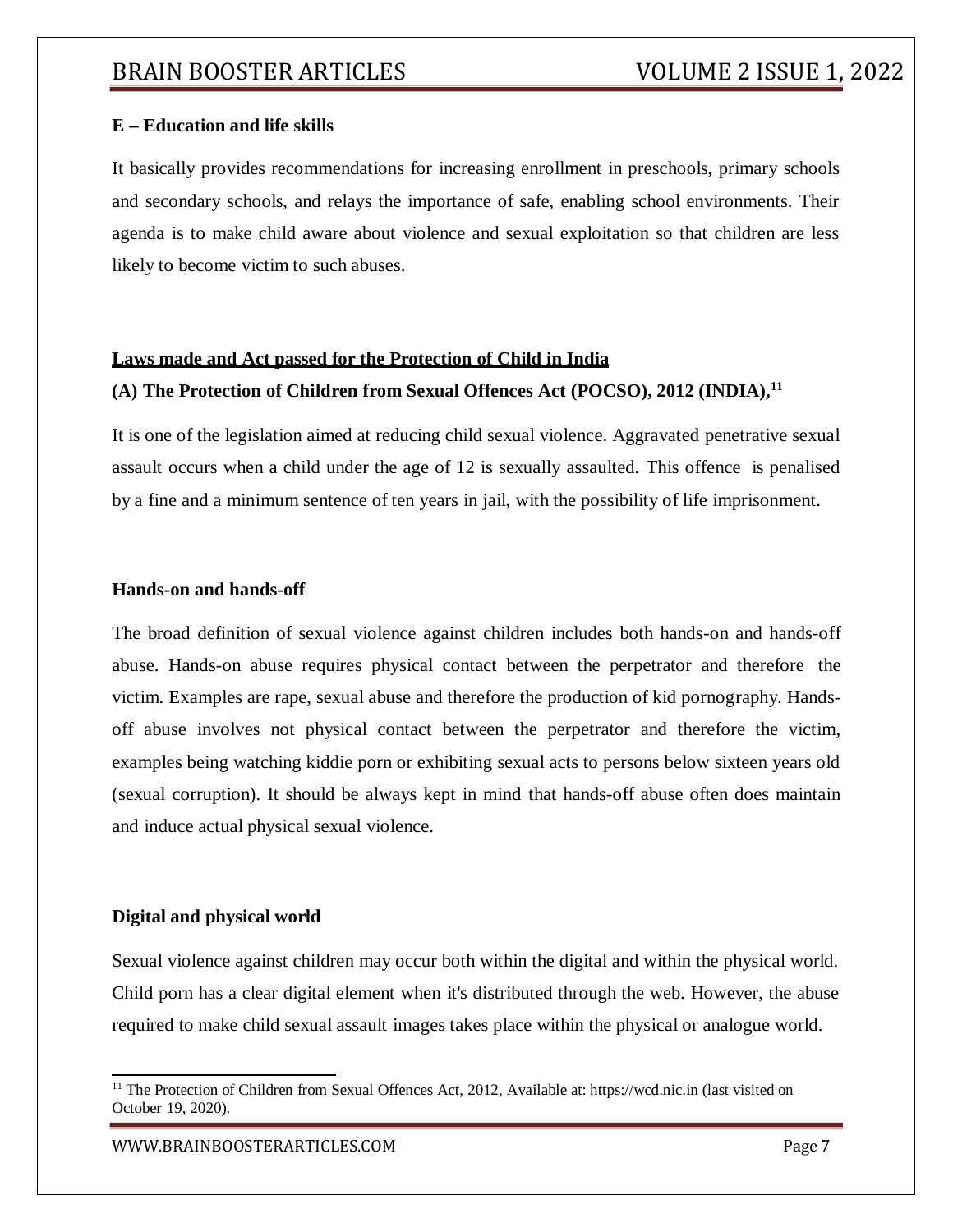## **(B) The Juvenile Justice (Care and Protection of Children) Act, 2015.<sup>12</sup>**

It was enacted to provide for children's ultimate rehabilitation through various institutions established under the law, as well as to take a child-friendly approach to adjudication and settlement of circumstances affecting their best interests.

#### **Concept of Juvenile Justice System**

The concept of "Juvenile Justice" has become quite significant and popular within the fashionable welfare society, with emphasis upon the welfare approach and protection of mankind, refers to the idea that the "state" because the last word authority, as guardian and caretaker, has both the right and obligation to direct and protect those of its citizens who, thanks to some impediments, demonstrate a requirement for such direction and protection.<sup>13</sup>

### **(C) Certain Statutes for the Protection of Rights of the Child**

Even though the special legislations deals with children issues, there are certain provisions that are concerned about children in various statutes. Which are as follows: Family law, Employment law, Code of Criminal Procedure, 1973, Code of Civil Procedure, 1908, The Indian Evidence Act, 1872, The Indian Penal Code, 1860, The Immoral Traffic (Prevention) Act. 1956, Cable Television Network (Regulation) Act 1995, Narcotic drugs and Psychotropic Substances Act 1988, The Hindu Marriage Act. 1995, The Trade Unions Act, 1926, The Indian Contract Act, 1872 The Indian Trust Act 1882, The Indian Partnership Act, 1932 etc.

#### **Rights of the child in Criminal law**

In India, under Indian Penal code 1860, there are ample of offence listed against the youngsters. As like, consistent with the section 82 and section 83, the children's are exempted from committing any crime.<sup>14</sup> So once we come to the generality of the provisions of both section it

<sup>&</sup>lt;sup>12</sup> The Juvenile Justice (Care and Protection of Children) Act, 2015, Available at: [http://cara.nic.in \(](http://cara.nic.in/)last visited on October 19, 2020).

<sup>&</sup>lt;sup>13</sup> The Juvenile Justice (Care and Protection of Children) Act, 2015.

<sup>14</sup>Indian Penal Code (Act 45 of 1860), s. 82, 83.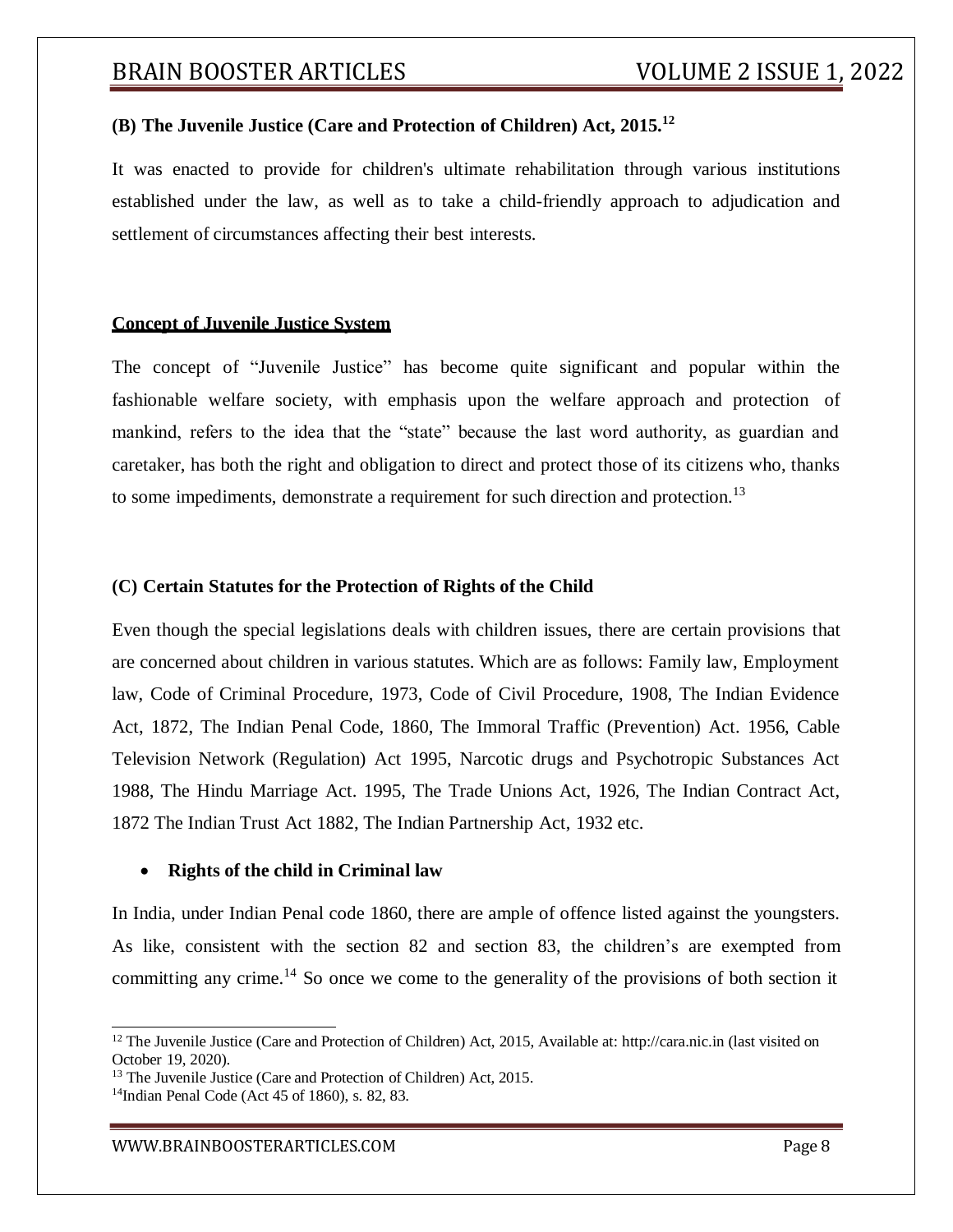clearly says that a toddler below 6 years cannot commit a criminal offense and albeit he's quite 6 years and fewer than 12 years aged, they also cannot commit crime because they're not ready to understand the character, and therefore, the consequences of the act and crime. Therefore, a child below 12 years can't be prosecuted for any crime. Section 315and 316 of IPC talks about protection of kid that's killed before taking birth or after taking birth. This section prevents people from creating any quite problem to the unborn child from making him alive or causing him to die after its birth intentionally.<sup>15</sup>

#### **(D) International Conventions for rights of the child**

- $\triangleright$  The United Nations Declaration on the Rights of the Child, adopted in 1924.
- $\triangleright$  The Declaration of the Rights of the Child was adopted in 1959.
- The United Nations Convention on the Rights of the Child was adopted in 1989.
- $\triangleright$  The Committee on the Rights of the Child of the United Nations.
- The Universal Declaration of Human Rights was adopted in 1948.
- $\triangleright$  In 1966, the International Covenant on Economic, Social, and Cultural Rights (ICESCR) was signed.
- $\triangleright$  The International Covenant on Civil and Political Rights (ICCPR) was signed in 1966. A child has the right to a name and nationality, as well as proper nutrition, housing, recreation, and medical care, according to the Declaration.

#### **(E) Constitutional Background**

The Constitution of India guarantees a protective measures for the rights of Children. These rights are alienable rights, which have been especially for them to act always as a protective umbrella for the children. It includes:

<sup>15</sup>Indian Penal Code (Act 45 of 1860), ss. 315, 316.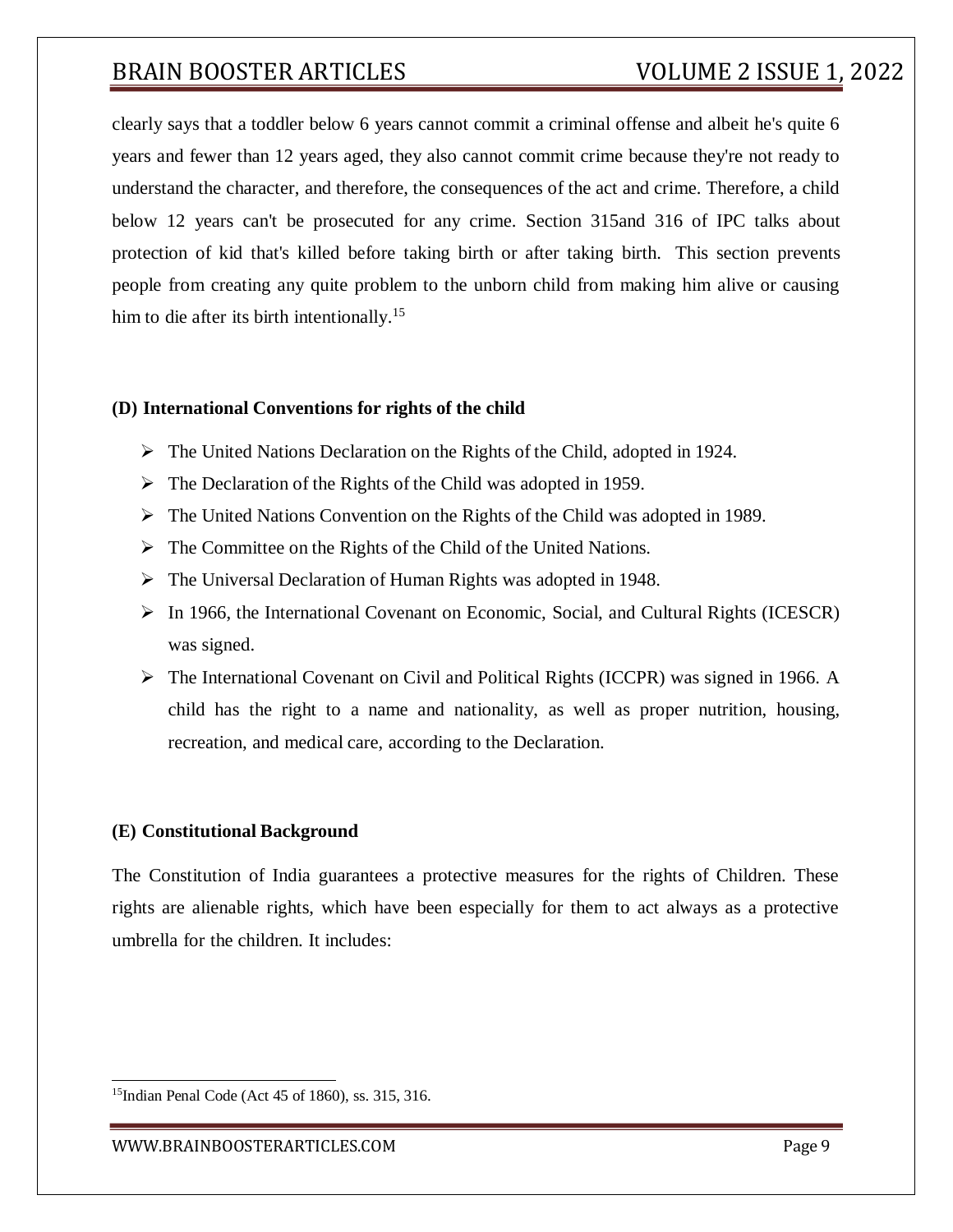## **• Rights to free and compulsory education for all children to the 6-14 years of age (Article 21A).<sup>16</sup>**

This law was brought by the Constitution (Eighty-sixth Amendments) Act, 2002 which inserted Article 21-A under the Constitution of India. Article 21-A came into effect on 1 April 2010 that obliged the central and state governments to implements this fundamental right because it is enshrined.

## **• Right to be shielded from any hazardous Employment (Article 24).<sup>17</sup>**

In India it was estimated in 2001 that approximately 120,000 children were involved in a hazardous job. Our Indian Constitution, under Article 24, it is strictly prohibited that the child labour below the age of 14 years cannot work in any factory or mine or engaged in other kinds of hazardous employment.

# **• Right to be protected from abuse and occupations or forced by the economic necessity that is unsuited to their age or strength (Article 39-E).<sup>18</sup>**

In India, poverty is most difficult problem it is on the peak which leads the people to force their children for work at any kind of places. With this in mind, the writers of the Constitution created a policy under Article 39-E, which authorizes governments to set laws to ensure that children of tender age are not abused and that they are not pushed to pursue occupations that are unsuitable for their age or strength due to economic need.

## **•Right to be provided equal opportunities and facilities to develop in a healthy manner (Article 39- F).<sup>19</sup>**

In India, our constitution itself provides an opportunity and facilities for the development of the children in a healthy manner with the conditions of freedom and dignity under article 39-F.It also ensures that the childhood and the youth are protected from exploitation and against moral and material abandonment.

<sup>16</sup> The Constitution of India, 1950, art. 21A.

<sup>&</sup>lt;sup>17</sup> The Constitution of India, 1950, art. 24.

<sup>18</sup> The Constitution of India, 1950, art. 39E.

<sup>19</sup> The Constitution of India, 1950, art. 39F.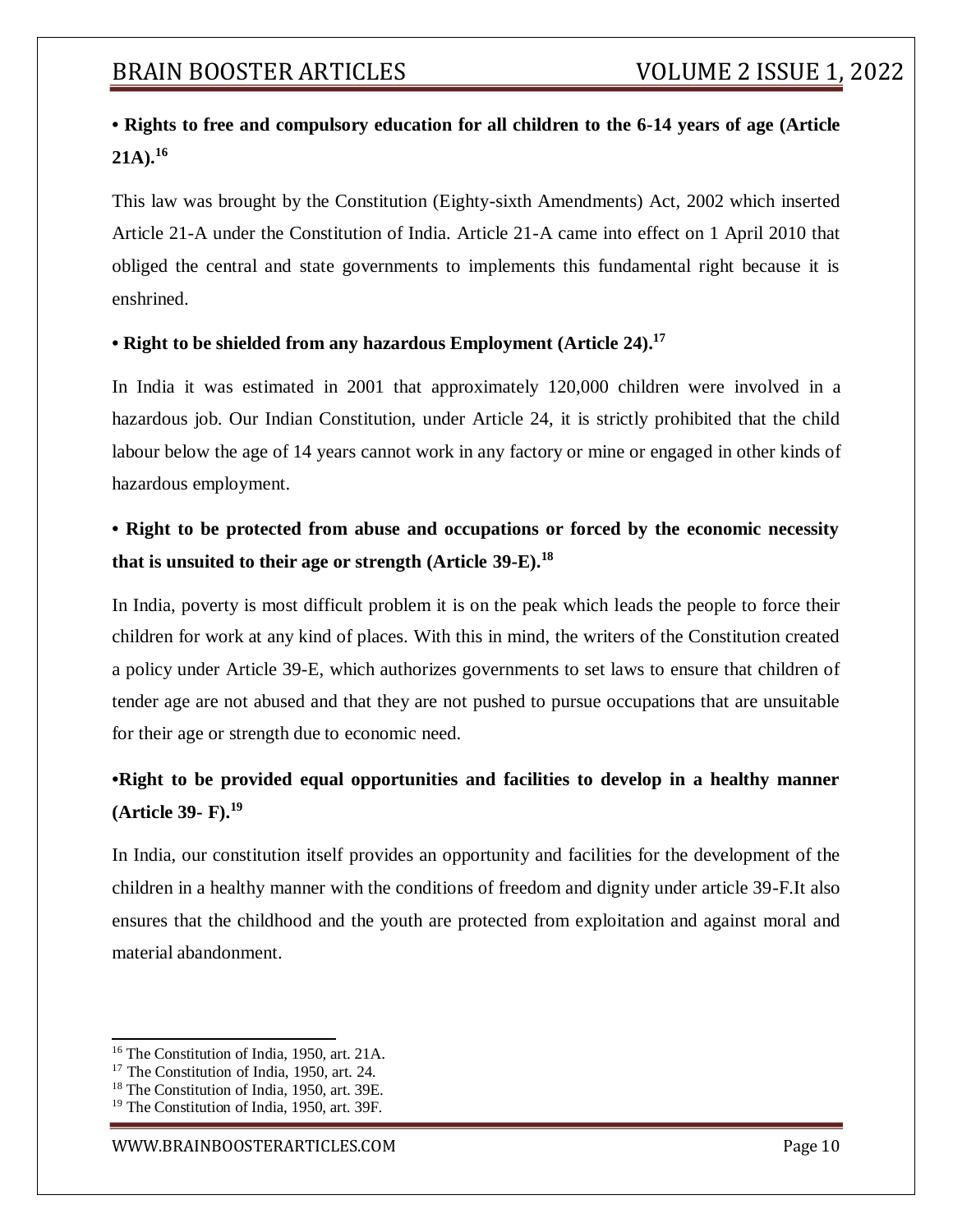Apart from it, there are certain rights for children that's are equally applicable to man and women or adult who are citizen of India.

#### **Judicial Pronouncement**

- 1. *In Peoples' Union for Civil Liberties v. Union of India,<sup>20</sup>* it had been held that "Apart from the necessity of the International Labour Organization Convention, we have Article 24 of the Constitution, which, despite the lack of appropriate legislation, must "Proprio vigour" and because construction is clearly and absolutely a hazardous occupation, it is clear that no child under the age of 14 can be allowed to work in construction".
- 2. *In Unnikrishnan J.P. & Others v. State of Andhra Pradesh,<sup>21</sup>*When the fundamental right to life (Article 21) is read in connection with the directive principle on education, the Supreme Court holds that the right to basic education is implicit (Article 41). The Court held that the parameters of the proper must be understood in the context of the Directive Principles of State Policy, including Article 45, which states that the state must strive to provide free and compulsory education for all children under the age of 14 within ten years of the Constitution's inception.
- 3. *In People"s Union for Democratic Rights v. Union of India,<sup>22</sup>*The Court ruled that Article 23 has a broad and unrestricted scope, striking down "human trafficking" and "beggar and other forms of forced labour" wherever they are found. Article 23 prohibits not only being a "beggar," but also all other forms of forced labour. This text condemns forced labour, in whatever form it may take, as a violation of human dignity and a violation of core human principles. As a result, strikes also violate Article 21. The court ruled the government and its agencies to have a solemn constitutional responsibility to ensure that private individuals or non-governmental organisations properly apply the various laws, not only by it but also by others.
- 4. *In Labourers performing on Salal Hydro Project v. State of Jammu and Kashmir and Others,<sup>23</sup>*It was decided that it is the responsibility of both the federal and state

<sup>20</sup> AIR 1997 SC 568.

<sup>21</sup> 1993 AIR 2178.

<sup>22</sup> (1983) 1 SCR 456.

 $23$  (1984) 3 SCC 538.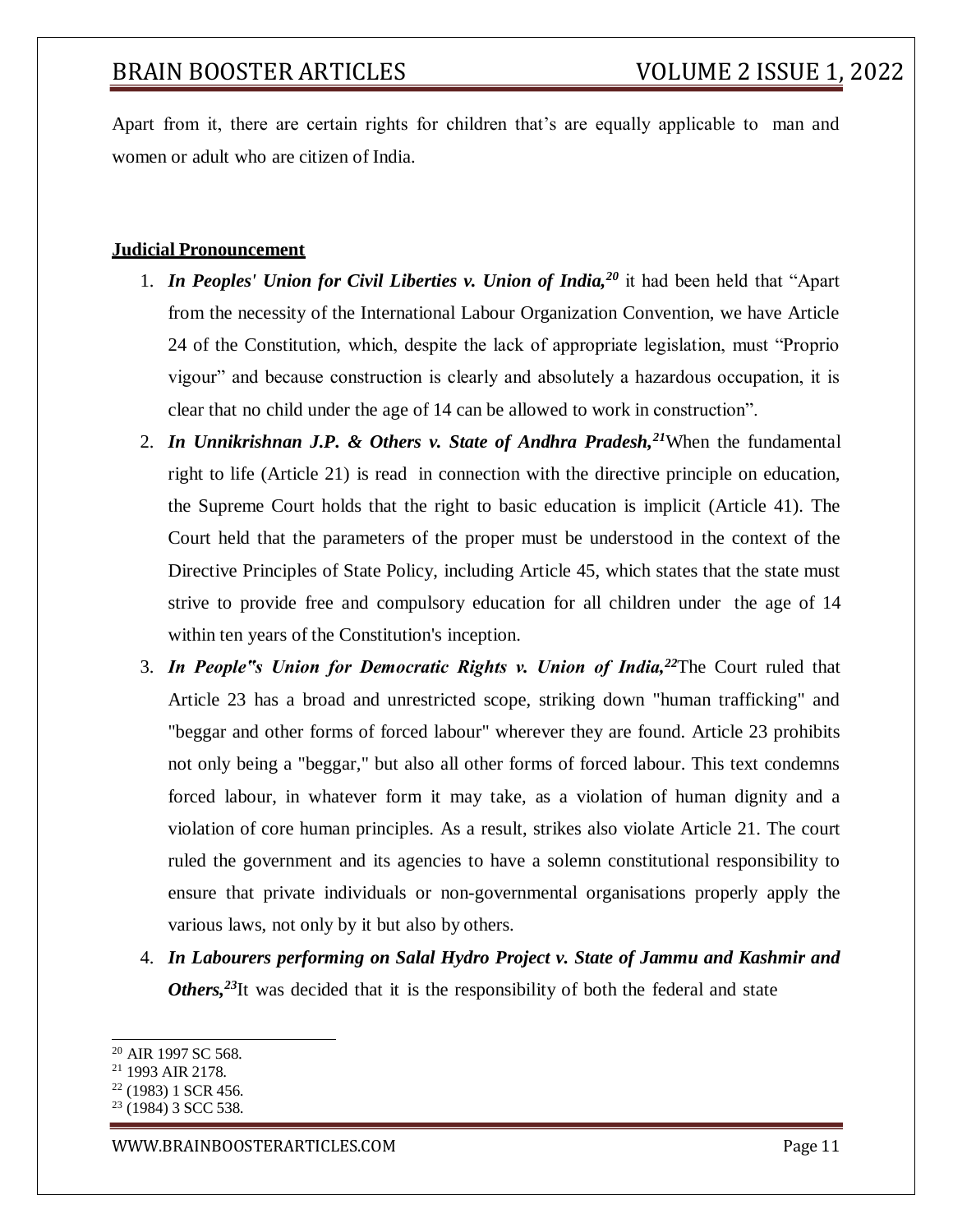governments to ensure that any contractor or subcontractor on any of the projects' factories employs no Child under the age of 14. If a contractor or subcontractor uses a minor labourer, immediate orders for their break should be given as soon as possible, and an outline report should be sent to the sanctioning authority".

- 5. *In Bandhua Mukti Morcha v. Union of India and others,<sup>24</sup>*It was decided that it was not right for the involved governments to turn a blind eye to the inhumane exploitation that bound labourers face." It is therefore critical that whoever government is in power acknowledge the existence of bonded labour and make every effort to remove it. In doing so, it will not only fulfil a humanitarian commitment, but also fulfil a constitutional responsibility and improve the country's participatory democracy foundations".
- 6. *In Sheela Barse v. Union of India,<sup>25</sup>*The court determined that the child is a state blessing, and that it is the state's job to focus behind the child's perspective in order to ensure the appropriate development of its personalities.
- 7. *In Jayakumar Nat &Anr vs State Of NCT Of Delhi &Anr,* "The Delhi High Court orders the Government of the National Capital Territory of Delhi to come up with a proper plan to deal with the difficulty of rehabilitating those rescued children by providing some modest financial assistance so that their parents or guardians do not force them to work as child labourers again to meet their basic needs and supplement their income for their basic survival".

### **Recommendations and Conclusion**

### **Recommendations**

### **i. There must be National Surveillance for Child Abuse.**

A strong closed-circuit television should be established in order that it is often easy for collecting multiple data across India. Such a system would improve the getting's of data

<sup>24</sup> (1997) 10 SCC 549.

<sup>25</sup> 1986 SCALE (2) 230.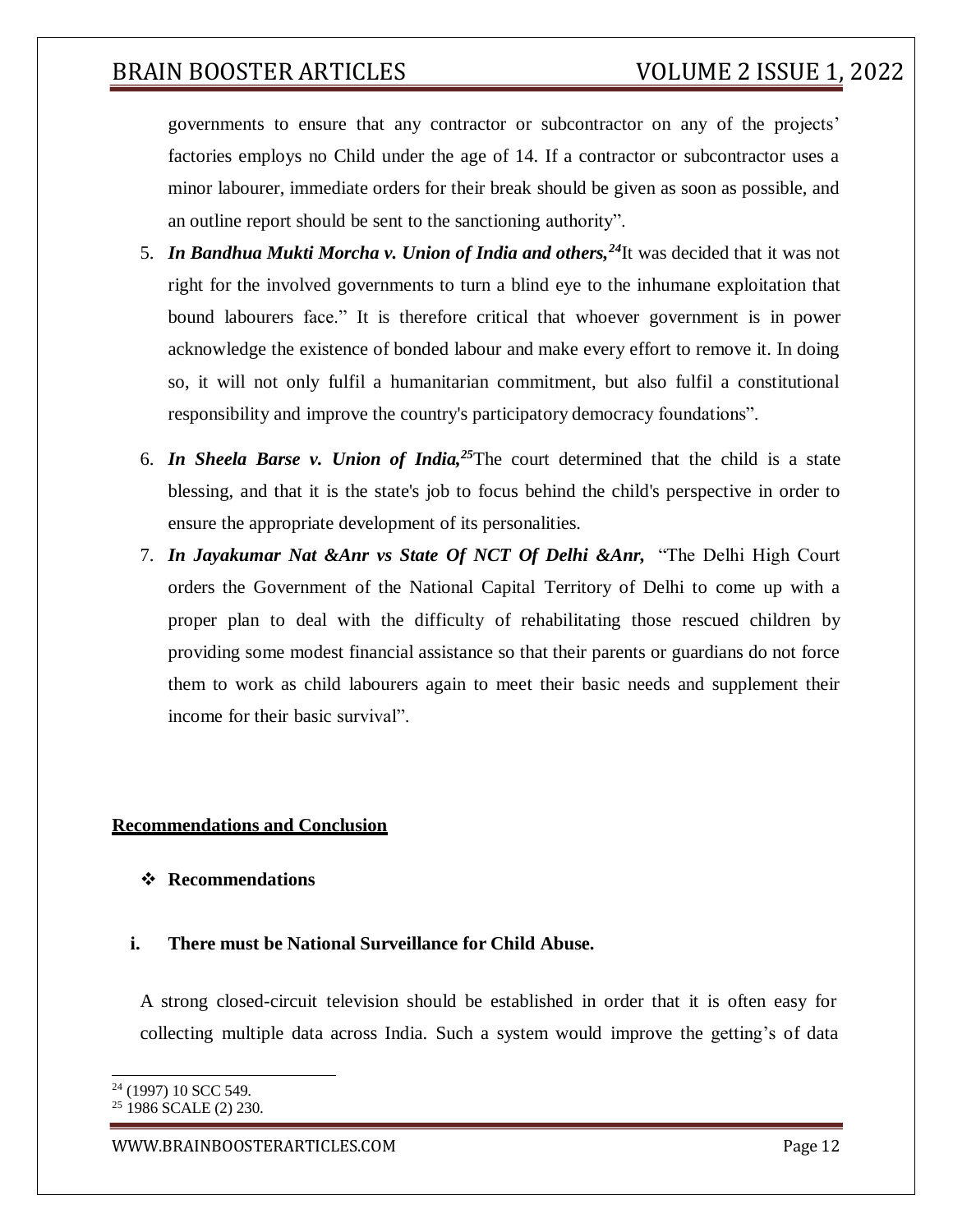about maltreatment and it might also leave a far better understanding of the magnitude of the matter and identification of the population at high risk.

# **ii. There must be a scheme gone by the concerned government to form awareness about the child's right and their ways of higher growth.**

In the countries like India, people are more concerned about their earnings instead of protecting their child. So it might be better if a awareness program will inherit force. Which will make people aware of the child's right and their ways of growth. It happens mostly within the country where the literacy rate is extremely low.

## **iii. A strong punishment should be imposed on people that send their child to figure and even those people that give the work to the Child.**

In countries like India, people have made tendency to send their child on work and luxuriate in their life on the earnings of the child. There are ample of family where the child has become the bread and butter of the family. So, there must be a robust punishment gone by the parliament to prevent this sort of activity. It's also necessary that the one that gives the work to the child should even be taken into custody and that they must be hardly punished.

## **iv. There may be a need of promoting empowerment.**

In India, there's a requirement of promoting empowerment in order that it'll facilitate the empowerment and children's participation that will enhance or make a culture of listening the youngsters and their safeties. Children's are a replacement learner of the skills; they build self-esteem and also develop an understanding of collaboration and their rights. Sometime children also feel that their views should be heard and valued.

## **v. Principles of Person-centred values must tend priority.**

It is nothing but a guideline that helps in receiving care or support as a private interest at the Centre of everything we do like child's right, their dignity, Independence and even respect also. Once we see Article 21 of Constitution of India we see that each person